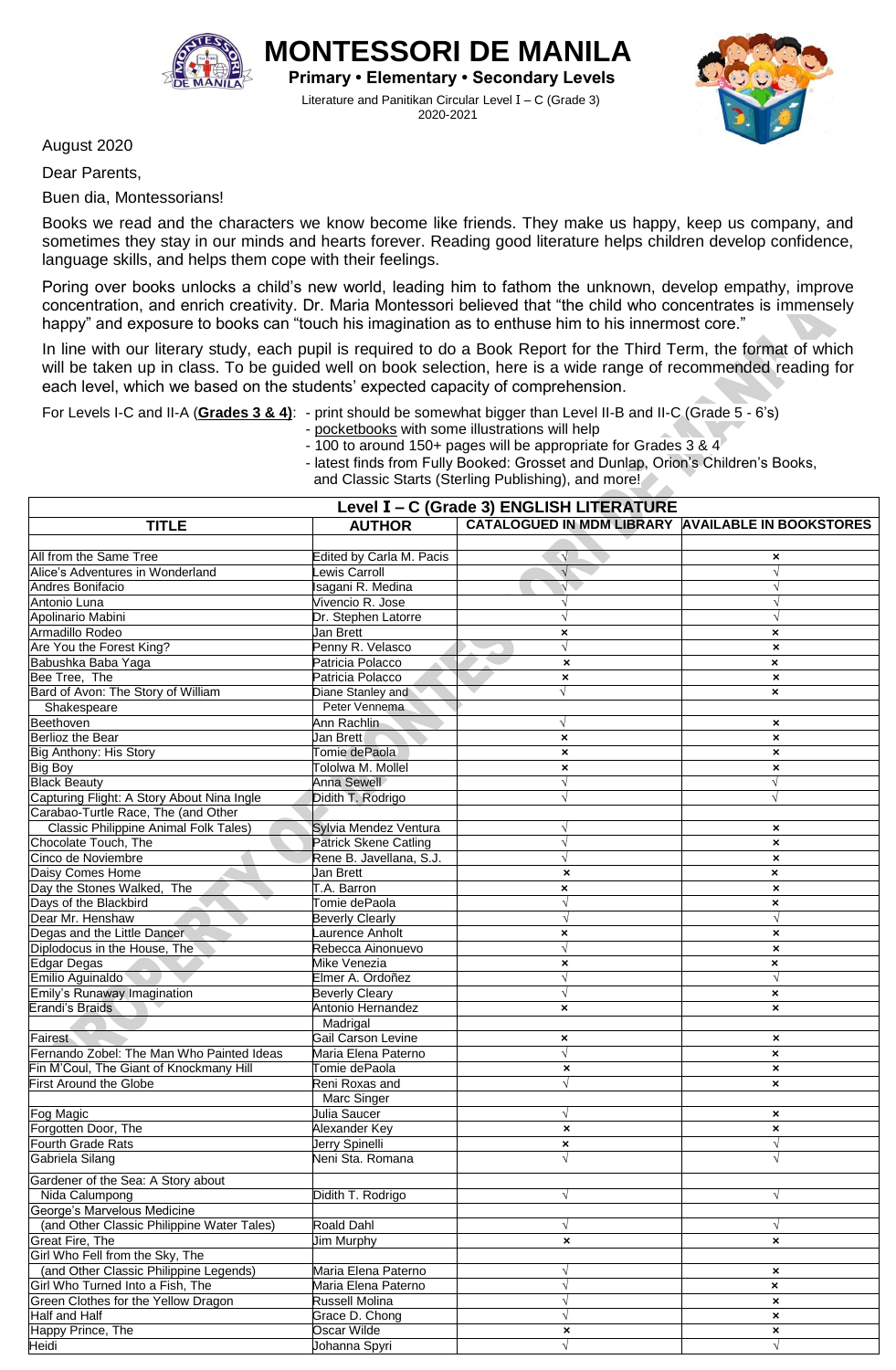| <b>TITLE</b>                                                  | <b>AUTHOR</b>                  | CATALOGUED IN MDM LIBRARY AVAILABLE IN BOOKSTORES |                                |
|---------------------------------------------------------------|--------------------------------|---------------------------------------------------|--------------------------------|
| Helga's Dowry                                                 | Tomie dePaola                  | ×                                                 |                                |
| Henry Huggins (any in the series)                             | <b>Beverly Cleary</b>          |                                                   |                                |
| Higher Power of Lucky, The                                    | <b>Susan Patron</b>            | $\boldsymbol{\mathsf{x}}$                         | $\boldsymbol{\mathsf{x}}$      |
| Hope Was There                                                | Joan Bauer                     | $\pmb{\times}$                                    | $\pmb{\times}$                 |
| House of the Scorpion                                         | Nancy Farmer                   | $\boldsymbol{\mathsf{x}}$                         | $\sqrt{ }$                     |
| Herbie Jones and the Class Gift                               | Suzi Kline                     | $\pmb{\times}$                                    | $\sqrt{ }$                     |
| Heroic Symphony, The                                          | Anna Harwell Celenza           | $\pmb{\times}$                                    | $\pmb{\times}$                 |
| How Love Came to Juan Tamad                                   | Nick Joaquin                   | $\sqrt{ }$                                        | $\boldsymbol{\mathsf{x}}$      |
| Ibong Adarna (Animasia's English version)                     | Roberto Alonzo                 | V                                                 | $\sqrt{ }$                     |
| Incredible Mysteries- Natural Wonders of the                  |                                |                                                   |                                |
| Philippines                                                   | Maria Elena Paterno            | ×                                                 | $\boldsymbol{\mathsf{x}}$      |
| It's Called Dyslexia                                          | Jennifer Moore Mallinos        | $\sqrt{}$                                         | ×                              |
| Jingle: the Christmas Clown                                   | Tomie dePaola                  | $\pmb{\times}$                                    | ×                              |
| Jose Rizal                                                    | Sylvia Mendez Ventura          |                                                   |                                |
| Juan Luna                                                     | Carlos Quirino                 | $\sqrt{}$                                         | $\sqrt{ }$                     |
| Julie of the Wolves                                           | Jean Craighead George          | $\boldsymbol{\mathsf{x}}$                         | $\boldsymbol{\mathsf{x}}$      |
| Just Plain Fancy                                              | Patricia Polacco               | $\boldsymbol{\mathsf{x}}$                         | $\boldsymbol{\mathsf{x}}$      |
| Katie Meets the Impressionists                                | James Mayhew                   | $\pmb{\times}$                                    | $\boldsymbol{\mathsf{x}}$      |
| King of the Wind                                              | Marguerite Henry               | $\sqrt{ }$                                        | $\boldsymbol{\mathsf{x}}$      |
| and I Lost, The                                               | Huynh Quang Nhuong             | $\pmb{\times}$                                    | $\mathbf{x}$                   |
| egend of the Bluebonnet, The                                  | Tomie dePaola                  |                                                   | ×                              |
| egend of Old Befana, The                                      | Tomie dePaola                  | $\boldsymbol{\mathsf{x}}$                         | $\mathbf{x}$                   |
| eonardo Da Vinci                                              | Famous Children Series         | ×                                                 | $\mathbf x$                    |
| little House in the Big Woods (any in the series)             | Laura Ingalls Wilder           | $\sqrt{}$                                         | ×                              |
| ucio San Pedro and His Colorful Music                         | <b>Miguel Louis Morales</b>    | $\sqrt{}$                                         | $\sqrt{ }$                     |
| Made Perfect in Weakness                                      |                                | $\sqrt{}$                                         | $\sqrt{ }$                     |
|                                                               | Didith T. Rodrigo<br>Kyra Teis |                                                   |                                |
| Magic Flute: An Opera by Mozart, The<br>Magic Paintbrush, The | Laurence Yep                   | $\pmb{\times}$                                    | ×<br>$\boldsymbol{\mathsf{x}}$ |
|                                                               |                                | $\sqrt{}$                                         |                                |
| Man who Tricked a Ghost, The                                  | Laurence Yep                   |                                                   | $\boldsymbol{\mathsf{x}}$      |
| Mangrove Warrior: A Story about                               |                                |                                                   |                                |
| Jurgenne Primavera                                            | Didith T. Rodrigo              | $\sqrt{}$                                         | $\sqrt{}$                      |
| Mice and the Motorcycle, The                                  | <b>Beverly Cleary</b>          | $\mathbf{x}$                                      | $\boldsymbol{\mathsf{x}}$      |
| Mysteries of Sherlock Holmes                                  | <b>Arthur Conan Doyle</b>      | $\sqrt{ }$                                        | ×                              |
| Moon Robber, The                                              | Dean Morrissey and             | $\sqrt{}$                                         | ×                              |
| Mozart                                                        | <b>Famous Children Series</b>  | $\overline{\mathbf{x}}$                           | $\boldsymbol{\mathsf{x}}$      |
| Mozart Finds a Melody                                         | Stephen Costanza               | $\mathbf{x}$                                      | $\boldsymbol{\mathsf{x}}$      |
| Mr. Popper's Penguins                                         | Richard and                    |                                                   |                                |
|                                                               | <b>Atwater Florence</b>        | $\sqrt{}$                                         | ×                              |
| <b>Mummy Math</b>                                             | Cindy Neuschwander             | $\boldsymbol{\mathsf{x}}$                         | $\boldsymbol{\mathsf{x}}$      |
| My Side of the Mountain                                       | Jean Craighead                 |                                                   | ×                              |
| Night of Las Posada, The                                      | Tomie dePaola                  | $\pmb{\times}$                                    | ×                              |
| Not My Dog                                                    | Colby Rodowsky                 | $\pmb{\times}$                                    | $\boldsymbol{\mathsf{x}}$      |
| Noune                                                         | Michael Vaidis                 | ×                                                 | $\mathbf{x}$                   |
| Odd Boy Out: Young Albert Einstein                            | Don Brown                      | $\sqrt{}$                                         | ×                              |
| Oliver Button Is a Sissy                                      | Tomie dePaola                  | ×                                                 | $\boldsymbol{\mathsf{x}}$      |
| On My Honor                                                   | Marion Dane Bauer              | $\pmb{\times}$                                    | $\boldsymbol{\mathsf{x}}$      |
| On the Far Side of the Mountain                               | Jean Craighead                 | $\sqrt{}$                                         | ×                              |
| Pandora's Box: A Greek Myth                                   | Jean Marzollo                  | ×                                                 | ×                              |
| Paris in the Spring with Picasso                              | <b>Joan Yolleck</b>            | $\boldsymbol{\mathsf{x}}$                         | $\boldsymbol{\mathsf{x}}$      |
| Patterns in Peru                                              | Cindy Neuschwander             | $\boldsymbol{\mathsf{x}}$                         | ×                              |
| Picklemania                                                   | Jerry Spinelli                 | $\pmb{\times}$                                    | ×                              |
| Picture of Hollis Woods                                       | Patricia Relly Giff            | $\pmb{\times}$                                    | ×                              |
| Pillowcase Cat Caper, The                                     | Marivi Soliven Blanco          |                                                   | $\boldsymbol{\mathsf{x}}$      |
| Prince and the Pauper, The                                    | Mark Twain                     |                                                   | ×                              |
| Pythagoras and the Ratios                                     | Julie Ellis                    | $\boldsymbol{\mathsf{x}}$                         | $\boldsymbol{\mathsf{x}}$      |
| Ralph S. Mouse                                                | <b>Beverly Cleary</b>          |                                                   |                                |
| Railway Children, The                                         | <b>Edith Nesbit</b>            |                                                   | $\sqrt{}$                      |
| Rebecca of Sunnybrook Farm.                                   | Kate Douglas Wiggin            | $\sqrt{}$                                         | $\boldsymbol{\mathsf{x}}$      |
| Report to the Principal's Office                              | Jerry Spinelli                 | $\pmb{\times}$                                    | ×                              |
| Ribsy                                                         | <b>Beverly Cleary</b>          | $\sqrt{ }$                                        | $\boldsymbol{\mathsf{x}}$      |
| Rockwell: A Boy and His Dog                                   | Loren Spiotta DiMare           | $\boldsymbol{\mathsf{x}}$                         | $\boldsymbol{\mathsf{x}}$      |
| Runaway Ralph                                                 | <b>Beverly Cleary</b>          | $\sqrt{}$                                         | $\sqrt{ }$                     |
| Sadako and the Thousand Paper Cranes                          | <b>Eleanor Coerr</b>           | $\pmb{\times}$                                    | ×                              |
| School Story, The                                             | <b>Andre Clements</b>          | $\boldsymbol{\mathsf{x}}$                         | $\sqrt{ }$                     |
| Sir Cumference and All The King's Tens                        | Cindy Neuschwander             | $\pmb{\times}$                                    | ×                              |
| Sir Cumference and the Dragon of Pi                           | Cindy Neuschwander             | $\pmb{\times}$                                    | $\pmb{\times}$                 |
| Sir Cumference and the Great Knight of Angleland              | Cindy Neuschwander             | $\boldsymbol{\mathsf{x}}$                         | $\pmb{\times}$                 |
| Sir Cumference and the Off-the-Chart-Dessert                  | Cindy Neuschwander             | $\boldsymbol{\mathsf{x}}$                         | ×                              |
| Sir Cumference and the Sword in the Cone                      | Cindy Neuschwander             | $\boldsymbol{\mathsf{x}}$                         | $\boldsymbol{\mathsf{x}}$      |
| Sir Cumference and the Viking's Map                           | Cindy Neuschwander             | ×                                                 | $\boldsymbol{\mathsf{x}}$      |
| <b>Socks</b>                                                  | <b>Beverly Cleary</b>          | $\sqrt{}$                                         | ×                              |
| Story of the Time Machine, The                                | Carole Gerber                  | $\sqrt{}$                                         | ×                              |
| <b>Stuart Little</b>                                          | E.B. White                     |                                                   |                                |
| Sugaring-Off Party, The                                       | Jonathan London                | $\boldsymbol{\mathsf{x}}$                         | ×                              |
| Suzette and the Puppy                                         | Joan Sweeney                   | ×                                                 | $\boldsymbol{\mathsf{x}}$      |
| Swan Lake                                                     | Margot Fonteyn                 | $\sqrt{}$                                         | $\sqrt{ }$                     |
| Termite Queen, The (and Other Classic                         |                                |                                                   |                                |
| <b>Philippine Earth Tales)</b>                                | Sylvia Mendez Ventura          | $\sqrt{}$                                         | $\sqrt{}$                      |
| There's a Diplodocus in the House                             | Rebecca T. Añonuevo            | $\sqrt{ }$                                        | ×                              |
| Tiger Rising, The                                             | Kate DiCamillo                 | ×                                                 | ×                              |
| Time Traveler                                                 | Carol Gaskin                   | $\sqrt{ }$                                        | $\sqrt{ }$                     |
| Time Warp Trio: It's All Greek to Me, The                     | Jon Scieszka                   | V                                                 | ×                              |
| Travels of Benjamin of Tudela, The                            | Uri Shulevitz                  | $\boldsymbol{\mathsf{x}}$                         | $\boldsymbol{\mathsf{x}}$      |
| Treasure from Trash: A Story about                            |                                |                                                   |                                |
| Evelyn Taboada                                                | Didith T. Rodrigo              | $\sqrt{}$                                         | $\sqrt{}$                      |
|                                                               |                                |                                                   |                                |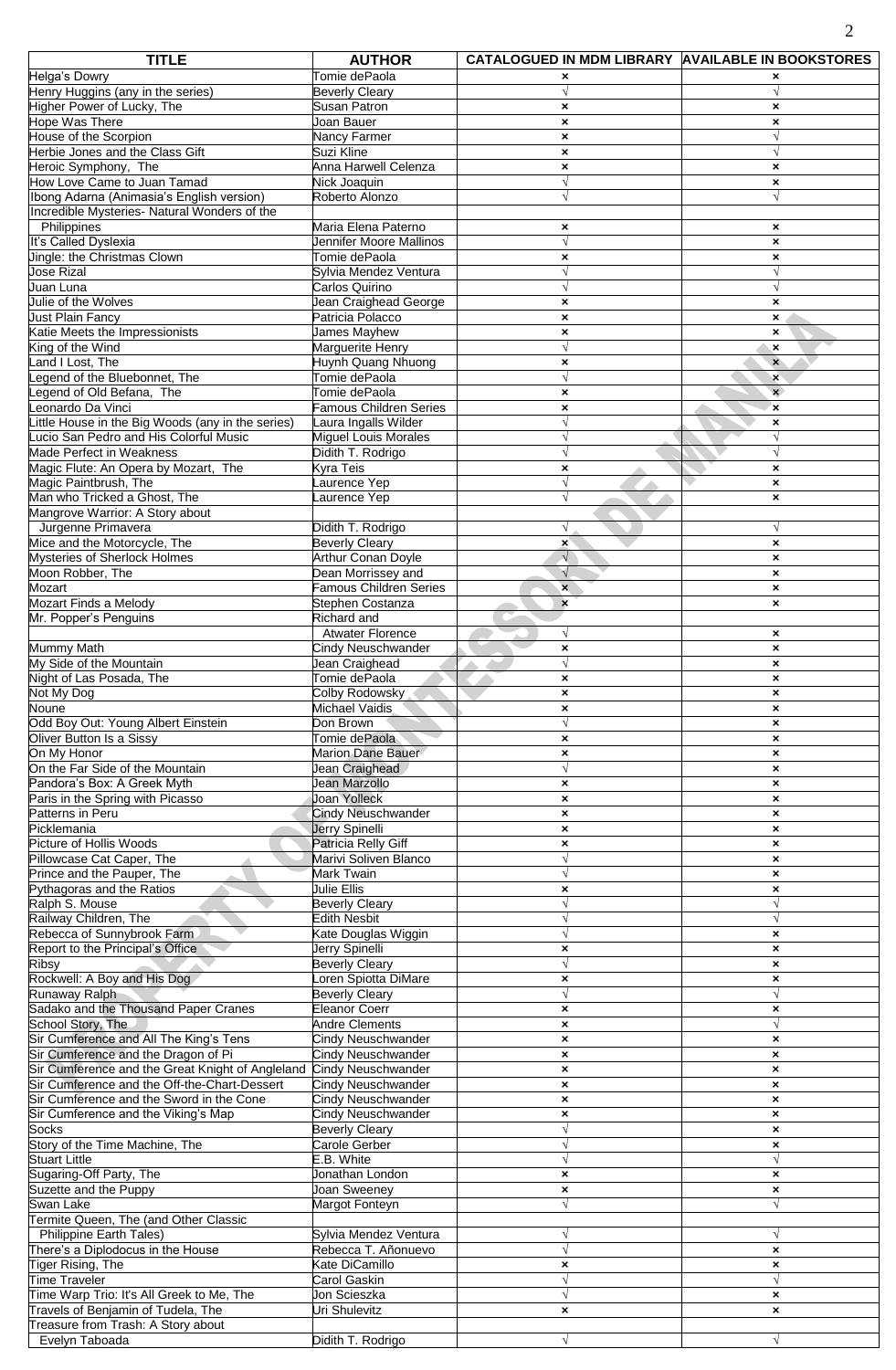| <b>TITLE</b>                               | <b>AUTHOR</b>           | CATALOGUED IN MDM LIBRARY AVAILABLE IN BOOKSTORES |                           |
|--------------------------------------------|-------------------------|---------------------------------------------------|---------------------------|
| Tom                                        | Tomie dePaola           | ×                                                 | ×                         |
| <b>Trouble with Trolls</b>                 | Jan Brett               | ×                                                 | ×                         |
| Umbrella, The                              | Jan Brett               | ×                                                 | ×                         |
| <b>What Jamie Saw</b>                      | Carolyn Coman           | $\boldsymbol{\mathsf{x}}$                         | ×                         |
| What Katy Did                              | Susan Coolidge          | ×                                                 |                           |
| When Abraham Talked to the Trees           | Elizabeth Van Steenwyk  |                                                   | ×                         |
| Who Was? Ada Lovelace: (The Computer       |                         |                                                   |                           |
| Wizard of Victorian England)               | Lucy Lethbridge         |                                                   | ×                         |
| Voyages in Time: Night Music               | Alan Daniel/ Lea Daniel |                                                   | $\boldsymbol{\mathsf{x}}$ |
|                                            | Jim Penner              |                                                   |                           |
| Warrior Dance, The (and Other Classic      |                         |                                                   |                           |
| Philippine Sky Tales)                      | Neni Sta. Romana-Cruz   |                                                   |                           |
| Water Horse, The                           | Dick King-Smith         |                                                   |                           |
| Whipping Boy, The                          | Sid Fleischman          |                                                   |                           |
| White Star: A Dog on the Titanic           | Marty Crisp             |                                                   |                           |
| Why the Piña Has a Hundred Eyes (and Other |                         |                                                   |                           |
| Classic Philippine Folk Tales about Fruits | Neni Sta. Romana-Cruz   |                                                   |                           |
| Yours, Anne - The Life of Anne Frank       | Lois Metzger            | ×                                                 | ×                         |

## **FILIPINO PANITIKAN TITLE AUTHOR CATALOGUED IN MDM LIBRARY AVAILABLE IN BOOKSTORES** Alamat ng Ampalaya Augie D. Rivera, Jr. **√ √** Alamat ng Atis Rene O. Villanueva **√ √** Alamat ng Bahaghari **XXIII ng Panaghari Parang Alamat ng Rene O. Villanueva XXIII ng Parang Alamat ng Niyog XXIII ng Parang Alamat ng Niyog XXIII ng Parang Alamat ng Niyog X** Alamat ng Niyog Boots Agbayani-Pastor **√ √** Alamat ng Puno ng Niyog Richard G. Reynante **× √** Anak ng Araw, Mga Rene O. Villanueva **√ √** Angking Galing ni Gaya Jenny Evans **√ √** Aray, Nasugatan Ako Luis P. Gatmaitan, M.D. **√ √** Ay! May Bukbok ang Ngipin ni Ani Luis P. Gatmaitan, M.D. **√ √** Ayan na si… Bolet Bulate Luis Gatmaitan, M.D. **√ √** Basurahan ni Teo Grace D. Chong **√ √** Bertdey ni Guido Rene O. Villanueva **√ √** Botbot, ang Asong Kulubot, Si Yolanda Guevarra-Dolor **√ ×** Boy Who Ate Stars, The (with Filipino text) (1990 – Winner Palanca Award) **Alfred A. Yuson**<br>
akilang Himala, Ang *Mary Ann Ordinario* Dakilang Himala, Ang Mary Ann Ordinario- **√ ×** Floresta Dalawang Bayani ng Bansa Rene O. Villanueva **√ √** Diola- Ang Bayani ng Philippine Eagle Mary Ann Ordinario- **√ ×** Floresta Duglit ang Dugong Makulit, Si Luis P. Gatmaitan, M.D. **× ×** Eagle in the Chicken Yard(with Filipino text) Sonolux Asia **√ ×** Filemon Mamon Christine Bellen **√ √** Greediest of Rajahs and the Whitest of Clouds, The (with Filipino text) (2003 Don Carlos Palanca Memorial Awards for Literature, First Prize, Best Children's Story) Honoel Ibardolaza **√ ×** Ha-Ha-Hatsing! Luis P. Gatmaitan, M.D. **√ ×** Hipon at Biya (Hipon and Biya) Carla M. Pacis **√ √ Hukuman ni Sinukuan, Ang**  Robert Alonzo Ibong Adarna Roberto Alonzo **√ √** Isda para sa Dalawa Becky Bravo **√ ×** Joseng Dalag (Jose the Mudfish) Segundo D. Matias, Jr. **√ √** Kaibigan Kong Muslim, Ang Mary Ann Ordinario- **× ×** Floresta Kaibigan Kong si Mabini, Ang Becky Bravo **√ ×** Kasimula-simula 1: Saan Nagmula ang Araw at ang Buwan Amelia Lapeña Bonifacio **√ ×** Kasimula-simula 2: Kung Bakit Kurbado ang Langit Amelia Lapeña Bonifacio **√ ×** Kumakalam na Tiyan, Ang Grace D. Chong **√ ×** Kung Bakit Umuulan (1990 Palanca Award Winner)Rene O. Villanueva **√ ×** Laon at ang Dragong May Pitong Ulo **Gabby Lee / Marcy Dans** Lee  **√ √** Lola Puti (Kabilang sa Seryeng Matematika) Russell Molina **√ √** Luis and the Enchanted Creatures (with Filipino text)Marcy Dans Lee **√ √** Manik Buangsi Virgilio S. Almario **√ √** Matang Malaki, Matang Maliit Grace D. Chong **√ ×** May Duwende sa Sopas ng Kapatid Ko! Lara Saguisag **√ ×** May Kapatid na si Mungan Grace del Castillo **× ×** Mr. Beetle's Many Rooms (with Filipino text) Robert Magnuson **× ×** Noli Me Tangere ni Jose Rizal muling Isinalaysay ni **√ √** Rene O. Villanueva<br>
uis P. Gatmaitan, M.D. Ooops, Kumukulo ang Tiyan ni Jimbo Luis P. Gatmaitan, M.D. **√ ×** Paalam, Swimming Pool Segundo D. Matias Jr. **√ √** Pag-ibig ni Lam-Ang Virgilio S. Almario **√ √** Pambihirang Buhok ni Lola Rene O. Villanueva **√ √** Rambutan: Ang Mabalahibong Prutas **Mary Ann Ordinario-**Floresta  **√ √**

Sorpresa para kay Jun, Ang Anne Stanworth **√ √** Taho, Taho, Taho… Tahoooieyy! Renato C. Vibiesca **√ √** Polliwogs Wiggle (with Filipino text) (2006 Gintong Heidi Emily Eusebio- **√ ×**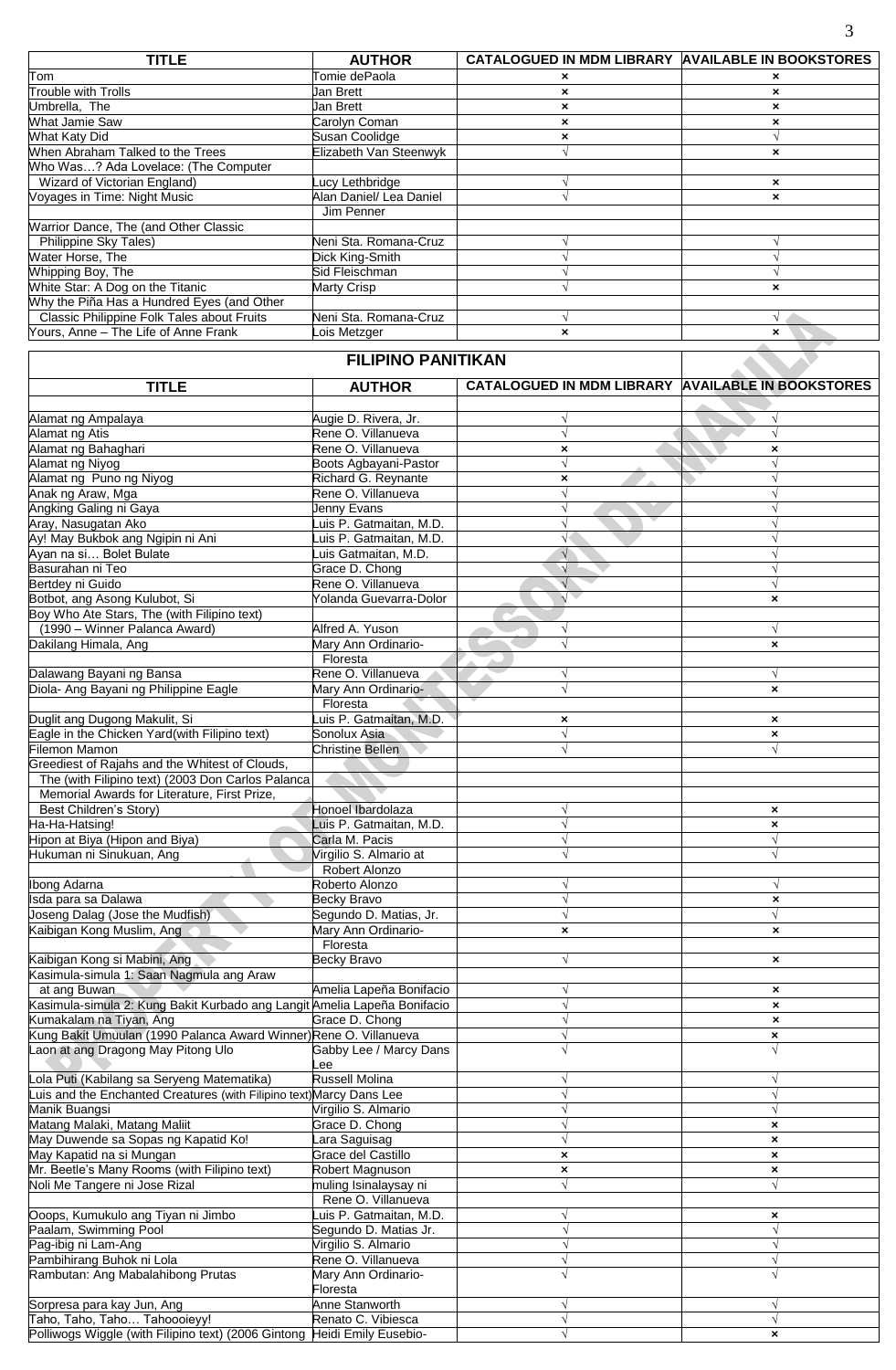| Aklat Award Best Children's Book Runner-up)       | Abad                    |                                                          |                           |
|---------------------------------------------------|-------------------------|----------------------------------------------------------|---------------------------|
| <b>TITLE</b>                                      | <b>AUTHOR</b>           | <b>CATALOGUED IN MDM LIBRARY AVAILABLE IN BOOKSTORES</b> |                           |
| Punong Umiiyak, Ang mga                           | Mary Ann Ordinario-     |                                                          |                           |
|                                                   | Floresta                | ×                                                        |                           |
| Tanya, Ang Uwak na Gustong Pumuti, Si             | German V. Gervacio      |                                                          |                           |
| Terengati: Ang Binatang Nag-asawa ng              |                         |                                                          |                           |
| Diwatang Tagalangit (Grand Prize 1993 PBBY)       | Victoria Añonuevo       |                                                          | ×                         |
| Tiktipaklong                                      | Rene O. Villanueva      |                                                          | ×                         |
| Tsismis sa Baryo Silid, Ang mga                   | Ronaldo C. Carcamo      |                                                          |                           |
| Tutubi Patrol-"Si Baw, si Bo, at si Nognog Niyog" | Mary Juliet N. Ballutay |                                                          | ×                         |
| Tutubi Patrol-Si Bas Bayabas at ang Tropang Ok    | Luis P. Gatmaitan, M.D. |                                                          | ×                         |
| Tutubi Patrol-Si Dan Tandang at ang               |                         |                                                          |                           |
| Kahong Umiilaw                                    | Aristotle S. Garcia     |                                                          | ×                         |
| Tutubi Patrol-Si Isko at ang Anino                | Mary Juliet B. Jocano   |                                                          | $\boldsymbol{\mathsf{x}}$ |
| Tutubi Patrol-Si Ningning Kuting at ang Pusang    |                         |                                                          |                           |
| Gala                                              | Mary Juliet B. Jocano   |                                                          | ×                         |
| <b>Tuwing Sabado</b>                              | <b>Russel Molina</b>    |                                                          |                           |
| Waaah! Nakagat Ako ng Aso!                        | Luis P. Gatmaitan, M.D. |                                                          |                           |
| William Tell: Isang Kwento Mula sa Austria        | Victoria Añonuevo       |                                                          | ×                         |

Many of these books are available at: Nearest location:

Book Sale (sometimes available) SM Southmall

Fully Booked **ATC; Power Plant (Rockwell)**; Bonifacio High Street; Greenbelt 5 National / Power Books Alabang Town Center; SM Southmall; Festival Mall

Instagram online sellers who also carry good book titles are: @pumplepiebooks, @belugadreams.ph, @bookeryforkidsandmums\_ph, @booksforless\_bookstores, @\_fullybooked, @tahananbooks, and @harperkids.

Students are to choose any selection in their level's list for use during the school year, or choose any other suitable book from their home library to embark on reading classics/award-winners (e.g. below) and writing book reports.

ALA Booklist Editors' Choice National Children's Book Awards ALA Notable Book, NCSS – CBC Notable Book National Book Award for Children's Literature ALA Quick Pick Newbery Honor ALA Top Ten Best Book for Young Adults **Year** American Book Award **Notable Children's Book**<br>
BCCB Blue Ribbon Book **Notable Children's Trade** Booklist Top Ten First Novel **Parents' Choice** Parents' Choice **Caldecott Medal Printz Honor Book** Carnegie Medal Publishers Weekly Best Book of the Year Award Coretta Scott King Award Publishers Weekly Best Book of the Year Edgar Allan Poe Award Pura Belpré Award Golden Kite Award **Ruth Schwartz Award Ruth Schwartz Award** Governor General's Literary Award Winner SLJ Best Book of the Year Jane Addams Children's Book Award Vicki Metcalf Award Vicki Metcalf Award Vicki Metcalf Award Vicki Metcalf Award Vicki Metcalf Award Vicki Metcalf Award Vicki Metcalf Award Vicki Metcalf Award Vicki Metcalf Award Vicki Me Los Angeles Book Prize Michael L. Printz Award for Excellence in Young Adult Literature

ALA Top Ten Best Books for Young Adults (BBYA) New York Public Library's 100 Best Children's Book of the American Library Association New York Public Library's 100 Titles for Reading and Sharing Notable Children's Trade Book

Any of these are also excellent for leisure reading and for one's personal library, so we hope you can make it a point to give books as presents or special treats! Furthermore, why not file this list for future use - such as for summer reading?

Please take note that books such as Glee, High School Musical, Hunger Games, Game of Thrones, Princess Diaries, Stephenie Mayer's Twilight, The Babysitters' Club, Sweet Valley Twins, Sweet Valley High, R.L. Stine's Fear Street, Goosebumps Stories, and J.K. Rowling's Harry Potter, etc. do not come highly recommended as fine literature for book reports.

When we read, we set a fine example that busying oneself in books is a most worthwhile endeavor, and instill in them the love for reading that they may experience the magic it brings to their imagination, something that inane TV variety shows and sitcoms, computer and gaming devices, surfing the Internet and even malling, will never be able to do!

## **To borrow books from the MDM library, please email:**

Mrs. Lhen T. Domingo: [ms.lhen@montessoridemanila.edu.ph](mailto:ms.lhen@montessoridemanila.edu.ph)

**Library books for leisure reading will be posted on the school website at [www.montessoridemanila.edu.ph](http://www.montessoridemanila.edu.ph/) . Student borrowers may borrow two (2) books at a time, good for 5 days. Books will be disinfected prior to pick-up and after return.**